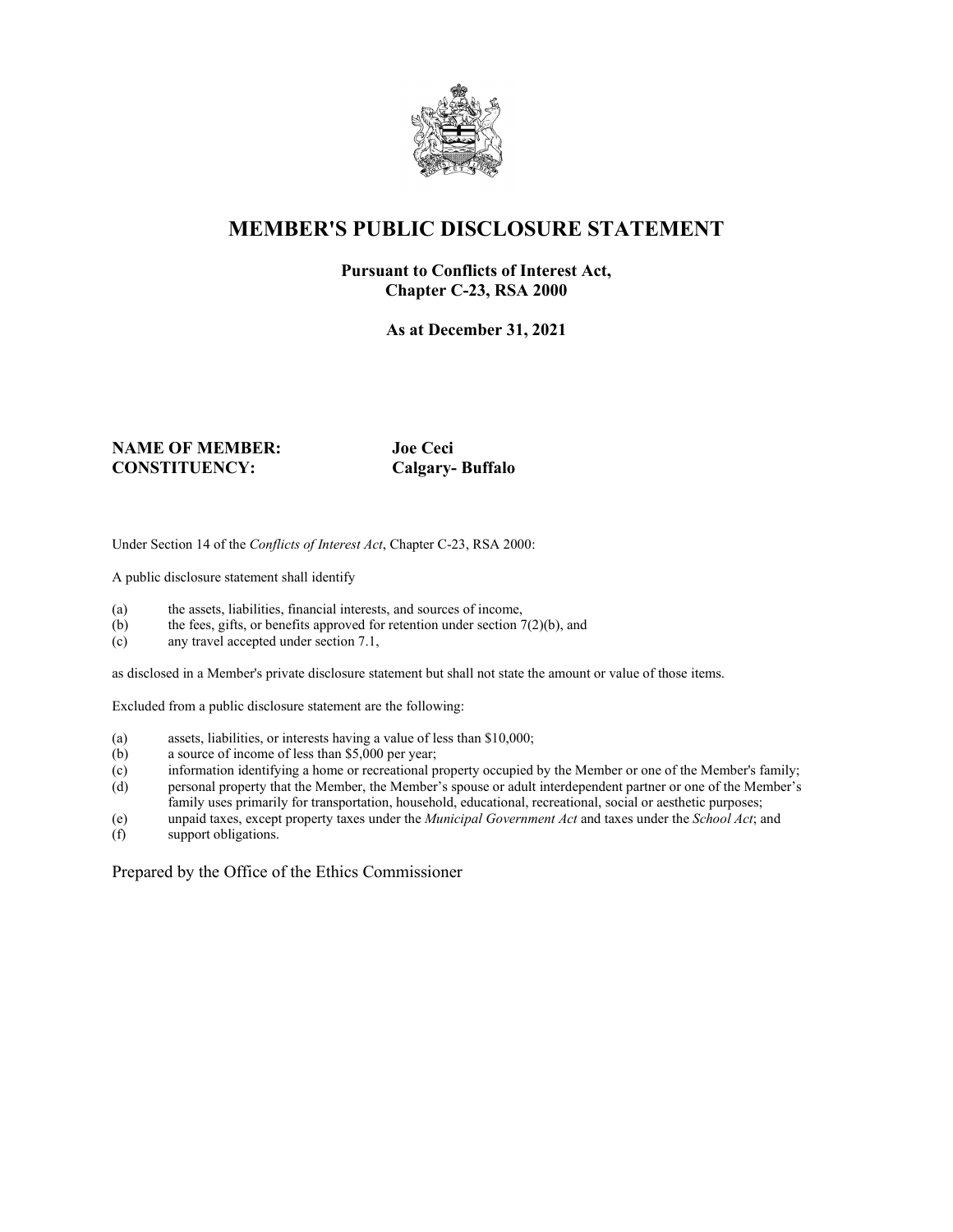### PUBLIC DISCLOSURE STATEMENT FOR JOE CECI

#### **FORM 1: MEMBER (Joe Ceci)**

| <b>INCOME</b>                                                                  |                                                                                                                                                                                                                                                                                                                                                                                                                                                                                                                                                                                                                                                                                                                                                                                                                                                                                                                                                                                                                                                                                                                                                                                                    |
|--------------------------------------------------------------------------------|----------------------------------------------------------------------------------------------------------------------------------------------------------------------------------------------------------------------------------------------------------------------------------------------------------------------------------------------------------------------------------------------------------------------------------------------------------------------------------------------------------------------------------------------------------------------------------------------------------------------------------------------------------------------------------------------------------------------------------------------------------------------------------------------------------------------------------------------------------------------------------------------------------------------------------------------------------------------------------------------------------------------------------------------------------------------------------------------------------------------------------------------------------------------------------------------------|
| Source                                                                         | <b>Nature of Income</b>                                                                                                                                                                                                                                                                                                                                                                                                                                                                                                                                                                                                                                                                                                                                                                                                                                                                                                                                                                                                                                                                                                                                                                            |
| Province of Alberta<br>City of Calgary                                         | MLA Indemnity<br>Pension Income                                                                                                                                                                                                                                                                                                                                                                                                                                                                                                                                                                                                                                                                                                                                                                                                                                                                                                                                                                                                                                                                                                                                                                    |
| <b>ASSETS</b>                                                                  |                                                                                                                                                                                                                                                                                                                                                                                                                                                                                                                                                                                                                                                                                                                                                                                                                                                                                                                                                                                                                                                                                                                                                                                                    |
| <b>Real Property</b>                                                           | Primary Residence                                                                                                                                                                                                                                                                                                                                                                                                                                                                                                                                                                                                                                                                                                                                                                                                                                                                                                                                                                                                                                                                                                                                                                                  |
| <b>Bank, Trust Company or Other Financial</b><br><b>Institution</b>            | <b>CIBC</b>                                                                                                                                                                                                                                                                                                                                                                                                                                                                                                                                                                                                                                                                                                                                                                                                                                                                                                                                                                                                                                                                                                                                                                                        |
| <b>Registered Retirement Savings Plans, Mutual</b><br><b>Funds</b>             | Abbot Laboratories, Alphabet Group Holdigs Ltd.<br>Sponsored ADR, American Tower Corp, Amtek<br>Inc New, BMO, Cisco Systems Inc., Fortis Inc.,<br>IGM Financial Inc., Investo 1-5 Year Laddered<br>Investment Grade Corporate Bond Index ETF,<br>Ishares S7P/TSX Cnd PFD Share Index ETF Com<br>Unit, Jacobs Engineering Group Inc., Keysight<br>Technologies Inc. Com/Keys, Mackenzie Floating<br>Rate Income ETF Cad Unit, Mackenzie US Tips<br>Index ETF (Cad-Hedged) Unit, Mastercard<br>Incorporated, Microsoft Corp., Nutrien Ltd Com,<br>Nvidia Corp., Pembina Pipeline Corp., Telus<br>Corporation, TD, WSP Global Inc Com<br>RRSP: BMO Short Corporate Bond Index ETF,<br>Broadcomm Inc. Common Stock, Chevron<br>Corporation, FMC Corp New, Honeywell Intl Int,<br>Investo 1-5 Year Laddered Investment Grade<br>Corporate Bond Index, Johnson and Johnson,<br>Mackenzie Floating Rate Income ETF Cad Unit,<br>Mackenzie US Tips Index ETF (Cad-Hedged)<br>Unit, McDonalds Corp., Medtronic PLC Com,<br>Microsoft Corp., Pepsico Inc. Common Stock,<br>Procter & gamble Co., Public Storage, Truist<br>Financial Corporation Common Stock, Union<br>Pacific Corp., Verizon Communication |
| <b>Canada Savings Bonds and Investments</b><br><b>Guaranteed by Government</b> | n/a                                                                                                                                                                                                                                                                                                                                                                                                                                                                                                                                                                                                                                                                                                                                                                                                                                                                                                                                                                                                                                                                                                                                                                                                |
| <b>Annuities and Life Insurance Policies</b>                                   | MLA Group Plan, Equitable Life Insurance<br>Company                                                                                                                                                                                                                                                                                                                                                                                                                                                                                                                                                                                                                                                                                                                                                                                                                                                                                                                                                                                                                                                                                                                                                |
| <b>Pension Rights</b>                                                          | City of Calgary Elected Officials Pension Plan                                                                                                                                                                                                                                                                                                                                                                                                                                                                                                                                                                                                                                                                                                                                                                                                                                                                                                                                                                                                                                                                                                                                                     |
| <b>Other Assets</b>                                                            | n/a                                                                                                                                                                                                                                                                                                                                                                                                                                                                                                                                                                                                                                                                                                                                                                                                                                                                                                                                                                                                                                                                                                                                                                                                |
| <b>Gifts and Personal Benefits</b>                                             | n/a                                                                                                                                                                                                                                                                                                                                                                                                                                                                                                                                                                                                                                                                                                                                                                                                                                                                                                                                                                                                                                                                                                                                                                                                |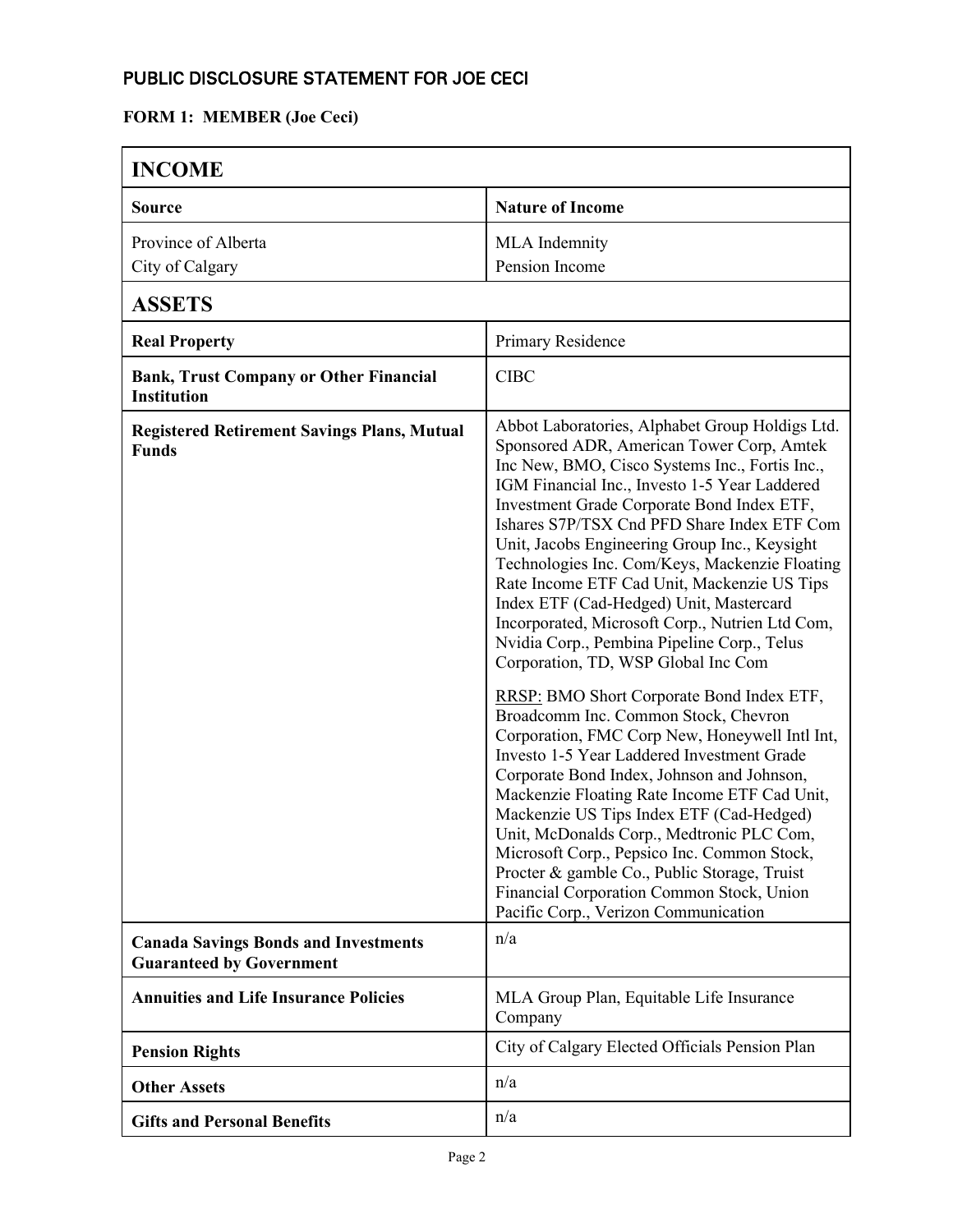## PUBLIC DISCLOSURE STATEMENT FOR JOE CECI

| <b>Travel on Non-commercial Aircraft</b> | n/a |  |
|------------------------------------------|-----|--|
| <b>LIABILITIES</b>                       |     |  |
| <b>Mortgages</b>                         | n/a |  |
| <b>Loans or Lines of Credit</b>          | n/a |  |
| <b>Guarantees</b>                        | n/a |  |
| Other                                    | n/a |  |
| <b>FINANCIAL INTERESTS</b>               |     |  |
| n/a                                      |     |  |

#### **FORM 2: MEMBER'S SPOUSE/ADULT INTERDEPENDENT PARTNER (Christine Ceci)**

| <b>INCOME</b>                                                                  |                                                                                                                                                                                                                                                                                                                                                |  |
|--------------------------------------------------------------------------------|------------------------------------------------------------------------------------------------------------------------------------------------------------------------------------------------------------------------------------------------------------------------------------------------------------------------------------------------|--|
| Source                                                                         | <b>Nature of Income</b>                                                                                                                                                                                                                                                                                                                        |  |
| University of Alberta                                                          | Employment                                                                                                                                                                                                                                                                                                                                     |  |
| <b>ASSETS</b>                                                                  |                                                                                                                                                                                                                                                                                                                                                |  |
| <b>Real Property</b>                                                           | Joint with spouse                                                                                                                                                                                                                                                                                                                              |  |
| <b>Bank, Trust Company or Other Financial</b><br><b>Institution</b>            | Joint with spouse                                                                                                                                                                                                                                                                                                                              |  |
| <b>Registered Savings Plans</b>                                                | RRSP: Abbot Laboratories, Blackrock Inc., Duke<br>Energy Corporation Holding Company, Fidelity<br>Canadian Growth Company Fund SR F,<br>International Business Machines Corp.,<br>Mackenzie Floating Rate Income ETF Cad Unit,<br>Mackenzie US Tips Index ETF (Cad-Hedged)<br>Unit, Pfizer Inc., Texas Instruments Incorporated,<br><b>UPS</b> |  |
| <b>Canada Savings Bonds and Investments</b><br><b>Guaranteed by Government</b> | TFSA: Nutrien Ltd Com<br>n/a                                                                                                                                                                                                                                                                                                                   |  |
| <b>Mutual Funds</b>                                                            | n/a                                                                                                                                                                                                                                                                                                                                            |  |
| <b>Guaranteed Investment Certificates and</b><br><b>Similar Instruments</b>    | n/a                                                                                                                                                                                                                                                                                                                                            |  |
| <b>Annuities and Life Insurance Policies</b>                                   | Group Life                                                                                                                                                                                                                                                                                                                                     |  |
| <b>Pension Rights</b>                                                          | University of Alberta                                                                                                                                                                                                                                                                                                                          |  |
| <b>Other Assets</b>                                                            | Joint with spouse                                                                                                                                                                                                                                                                                                                              |  |